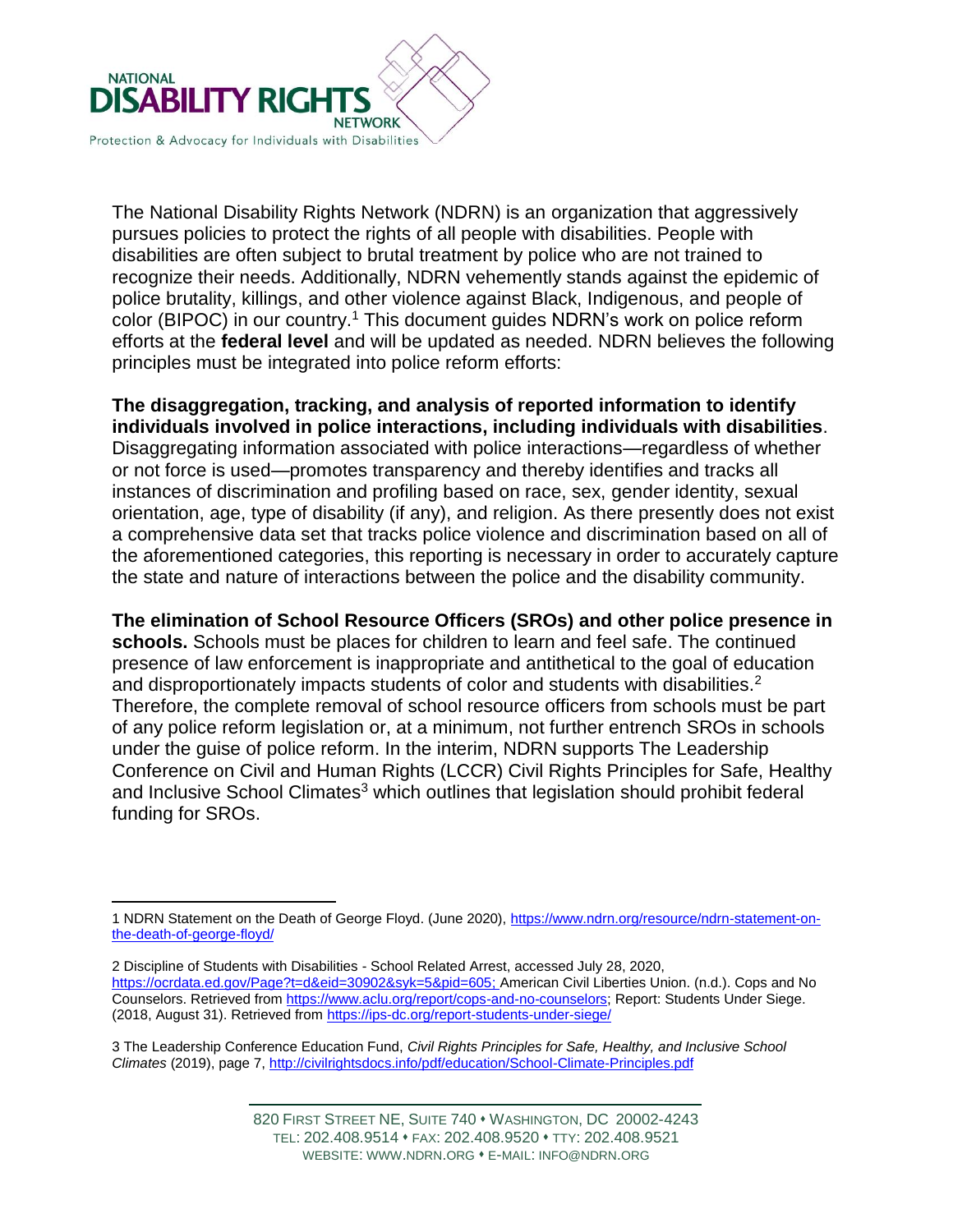Data informs the conclusion that SROs have a negative impact on students, especially students from particular demographic groups.<sup>4</sup> Thus, we support the following policies instead of SROs:

- Professional staff should do the work they were trained to do. SROs are not the correct people to resolve interpersonal issues, implement behavior plans, bandage knees, etc. If more of these staff are needed, such as counselors, social workers, mental health professionals, or nurses, they should be hired.
- Discipline issues are best left to school administrators. For everything from dress code violations to student disputes, education administrators are trained to handle this work. This includes locker searches and other issues addressed under *New Jersey v. TLO*, 469 U.S. 325 (1985) and related cases. If a SRO does a search or exacts a confession, the student must be granted all constitutional rights and protections, as SROs are sworn law enforcement officers and must abide by all **Police Laws<sup>5</sup>.** In the rare cases in which a restraint is required, state and local regulation and policy should guide how school staff address this, not law enforcement protocols.
- For the very rare situations in which student or staff safety is in immediate jeopardy, local police can be called.

**Reform the qualified immunity defense for government officials so that all law enforcement officers are held accountable for their misconduct.** This reform is of particular concern for people with disabilities, who are disproportionately harmed by law enforcement misconduct. The current legal interpretation of qualified immunity limits the extent to which police officers can be held accountable for their acts of misconduct. This shield limits justice for victims of police brutality, and makes holding law enforcement accountable more difficult. NDRN supports policies that would expand individuals' ability to secure remedies for abusive police practices.

**The demilitarization of police, including the elimination of the 1033 Program<sup>6</sup> which provides many police departments with surplus military weapons without adequate verification, and the prohibition of neck restraints.** Through the 1033 Program, police departments and other law enforcement agencies can be provided with surplus military equipment to use in routine policing. This transfer of weapons and other equipment is rarely verified by the Defense Logistics Agency (DLA), and the quantity of

 $\overline{a}$ 

<sup>4</sup> Zeke Perez Jr. & Ben Erwin (2020, April 22). A Turning Point: School Resource Officers and State Policy. Retrieved July 22, 2020, from [https://ednote.ecs.org/a-turning-point-school-resource-officers-and-state](https://ednote.ecs.org/a-turning-point-school-resource-officers-and-state-policy/?utm_source=ECS+Subscribers)[policy/?utm\\_source=ECS+Subscribers](https://ednote.ecs.org/a-turning-point-school-resource-officers-and-state-policy/?utm_source=ECS+Subscribers)

<sup>5</sup> Police laws are those laws dealing with the regulation and code of conduct of law enforcement officials.

<sup>6</sup> H.R. 3230 National Defense Authorization Act for Fiscal Year 1997, Sec. 1033, <https://www.congress.gov/104/plaws/publ201/PLAW-104publ201.pdf>